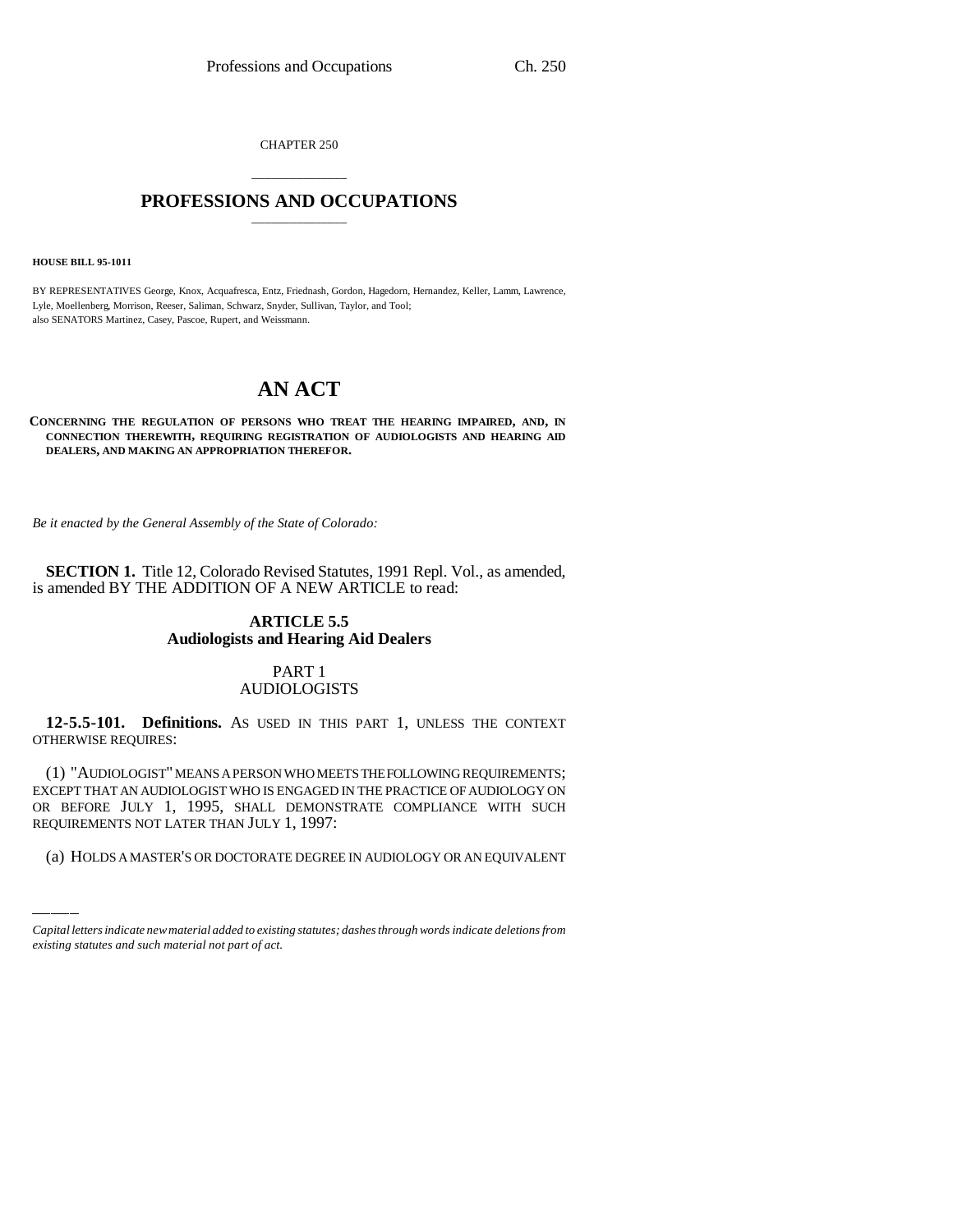DEGREE, AS DETERMINED BY THE DIRECTOR; AND

(b) HAS OBTAINED A CERTIFICATE OF COMPETENCY IN AUDIOLOGY FROM A NATIONALLY RECOGNIZED CERTIFICATION AGENCY OR HAS BEEN CERTIFIED OR LICENSED AS A SCHOOL AUDIOLOGIST BY THE COLORADO DEPARTMENT OF EDUCATION PURSUANT TO SECTION 22-60-104, C.R.S.

(2) "DIRECTOR" MEANS THE DIRECTOR OF REGISTRATIONS.

(3) "DIVISION" MEANS THE DIVISION OF REGISTRATIONS IN THE DEPARTMENT OF REGULATORY AGENCIES.

(4) "REGISTRANT" MEANS AN AUDIOLOGIST WHO HOLDS A CURRENT CERTIFICATE OF REGISTRATION FROM THE DIVISION OF REGISTRATIONS PURSUANT TO THIS PART 1.

**12-5.5-101.5. Scope of article.** THIS ARTICLE SHALL NOT APPLY TO PERSONS WHO ARE CERTIFIED OR LICENSED PURSUANT TO SECTION 22-60-104 (1),C.R.S., AND WHO ARE NOT REGISTERED UNDER THIS ARTICLE FOR WORK UNDERTAKEN AS PART OF THEIR EMPLOYMENT BY, OR CONTRACTUAL AGREEMENT WITH, THE PUBLIC SCHOOLS.

**12-5.5-102. Registration required - application - bond.** (1) AN AUDIOLOGIST SHALL REGISTER WITH THE DIVISION OF REGISTRATIONS BEFORE PERFORMING AUDIOLOGY SERVICES IN THIS STATE. UPON REGISTERING, THE AUDIOLOGIST SHALL BE GIVEN A CERTIFICATE OF REGISTRATION BEARING A UNIQUE REGISTRATION NUMBER. THE AUDIOLOGIST SHALL INCLUDE THE REGISTRATION NUMBER ON ALL WRITTEN CONTRACTS AND RECEIPTS, AS REQUIRED PURSUANT TO SECTION 6-1-105.5 (2) (a), C.R.S.

(2) AN AUDIOLOGIST DESIRING TO REGISTER PURSUANT TO THIS SECTION SHALL SUBMIT TO THE DIRECTOR AN APPLICATION CONTAINING THE INFORMATION DESCRIBED IN SUBSECTION (3) OF THIS SECTION AND SHALL PAY A FEE TO BE DETERMINED AND COLLECTED BY THE DIRECTOR PURSUANT TO SECTION 24-34-105, C.R.S. THE DIRECTOR MAY DENY AN APPLICATION FOR REGISTRATION IF THE REQUIRED INFORMATION IS NOT SUBMITTED. IF AN APPLICANT OR REGISTRANT DOES NOT NOTIFY THE DIRECTOR OF A CHANGE IN THE SUBMITTED INFORMATION WITHIN THIRTY DAYS AFTER SUCH CHANGE, SUCH FAILURE SHALL BE CAUSE FOR DISCIPLINARY ACTION.

(3) THE FOLLOWING INFORMATION SHALL BE INCLUDED IN EVERY APPLICATION FOR REGISTRATION UNDER THIS SECTION:

(a) THE AUDIOLOGIST'S NAME, BUSINESS ADDRESS, AND BUSINESS TELEPHONE NUMBER;

(b) A LISTING OF THE AUDIOLOGIST'S EDUCATION, EXPERIENCE, AND DEGREES OR CREDENTIALS, INCLUDING ALL DEGREES OR CREDENTIALS AWARDED TO SUCH AUDIOLOGIST THAT ARE RELATED TO THE PRACTICE OF AUDIOLOGY;

(c) A STATEMENT INDICATING WHETHER ANY LICENSE, CERTIFICATE, OR REGISTRATION IN AUDIOLOGY WAS ISSUED TO THE AUDIOLOGIST BY A LOCAL, STATE, OR NATIONAL HEALTH CARE AGENCY, WHETHER ANY SUCH LICENSE, CERTIFICATE, OR REGISTRATION WAS SUSPENDED OR REVOKED, WHETHER CHARGES OR COMPLAINTS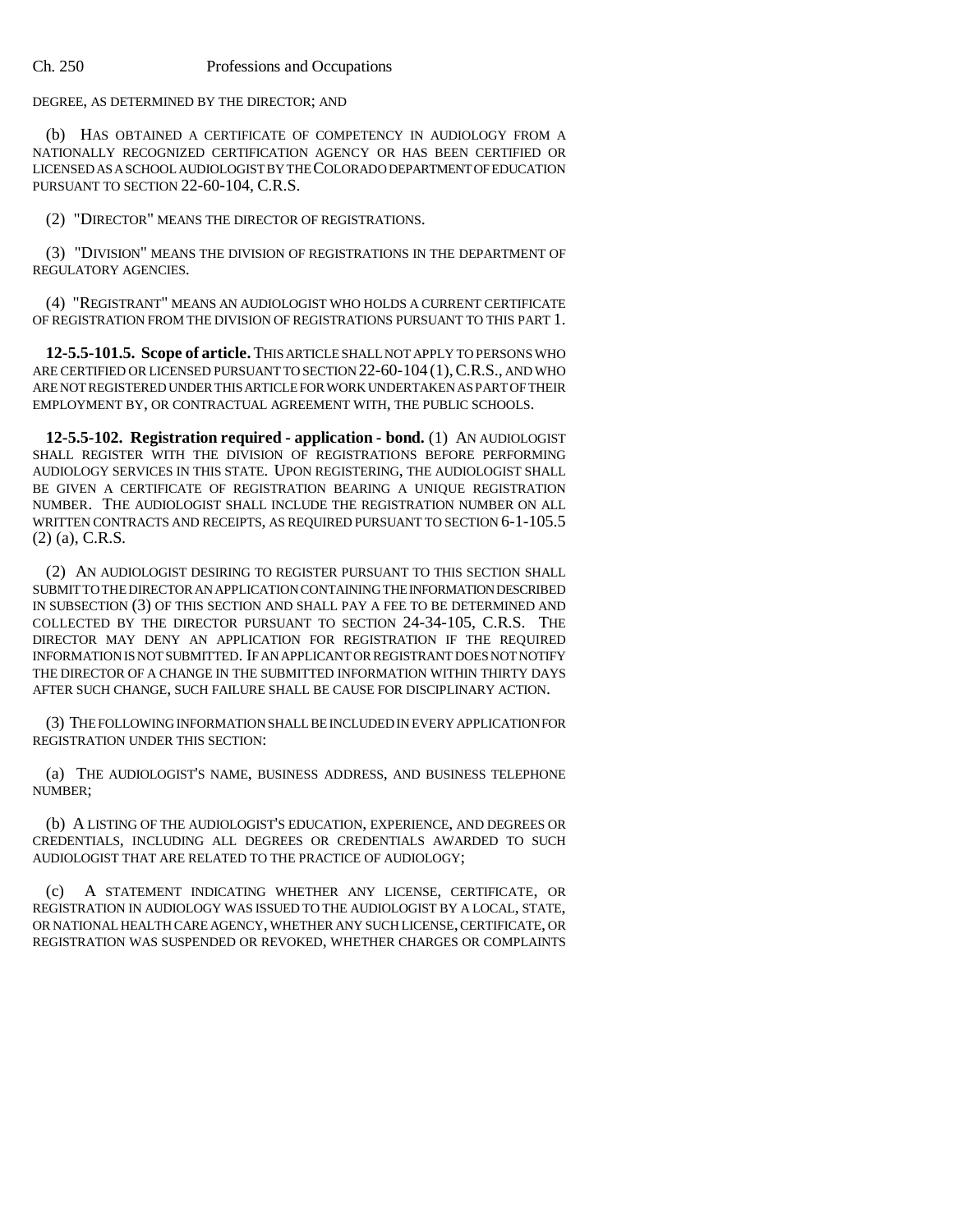ARE PENDING AGAINST SUCH LICENSE, CERTIFICATE, OR REGISTRATION, AND WHETHER DISCIPLINARY ACTION WAS TAKEN;

(d) THE LENGTH OF TIME AND THE LOCATIONS WHERE THE APPLICANT HAS BEEN ENGAGED IN THE PRACTICE OF AUDIOLOGY;

(e) IF THE AUDIOLOGIST WILL PROVIDE SERVICES TO PATIENTS, PROOF OF HAVING OBTAINED MALPRACTICE COVERAGE IN AN AMOUNT DETERMINED AS APPROPRIATE BY THE DIRECTOR.

(4) A STUDENT ENROLLED IN A COURSE OF STUDY AT AN ACCREDITED INSTITUTION AND PRACTICING AUDIOLOGY UNDER THE SUPERVISION OF A REGISTERED AUDIOLOGIST SHALL BE EXEMPT FROM THE REQUIREMENTS OF THIS SECTION.

**12-5.5-102.5. Temporary registration.** THE DIRECTOR SHALL GRANT A TEMPORARY REGISTRATION CERTIFICATE TO ANY APPLICANT WHO HAS OBTAINED A MASTER'S OR DOCTORATE DEGREE IN AUDIOLOGY AND IS PRACTICING AUDIOLOGY IN A YEAR OF "CLINICAL FELLOWSHIP", AS REQUIRED FOR CERTIFICATION BY A NATIONAL ACCREDITING ORGANIZATION. NO TEMPORARY REGISTRATION CERTIFICATE ISSUED PURSUANT TO THIS SECTION SHALL BE VALID FOR MORE THAN TWELVE MONTHS.

**12-5.5-103. Registration procedure.** (1) THE DIRECTOR SHALL REGISTER ALL APPLICANTS WHO MEET THE REQUIREMENTS OF THIS PART 1 AND SHALL PROVIDE EACH REGISTRANT WITH A CERTIFICATE INDICATING THAT THE PERSON NAMED IN SUCH CERTIFICATE IS REGISTERED IN THE STATE OF COLORADO AS AN AUDIOLOGIST.

(2) ALL CERTIFICATES ISSUED UNDER THIS SECTION SHALL EXPIRE ON DECEMBER 31 FOLLOWING THE DATE OF ISSUANCE, BUT MAY BE RENEWED BY PAYMENT OF THE RENEWAL FEE ESTABLISHED BY THE DIRECTOR PURSUANT TO SECTION 24-34-105, C.R.S., AND CONTINUED COMPLIANCE WITH THE PROVISIONS OF THIS PART 1. A REGISTRATION THAT HAS EXPIRED MAY BE REINSTATED WITHIN TWO YEARS AFTER SUCH EXPIRATION UPON PAYMENT OF THE APPROPRIATE RENEWAL FEE IF THE APPLICANT MEETS ALL OTHER REQUIREMENTS OF THIS PART 1.

(3) ALL FEES COLLECTED UNDER THIS PART 1 SHALL BE DEPOSITED IN ACCORDANCE WITH SECTION 12-5.5-104.

**12-5.5-104. Division of registrations cash fund.** IT IS THE INTENT OF THE GENERAL ASSEMBLY THAT ALL DIRECT AND INDIRECT COSTS INCURRED IN THE IMPLEMENTATION OF THIS PART 1 BE FUNDED BY ANNUAL REGISTRATION AND RENEWAL FEES. ALL FEES COLLECTED BY THE DIRECTOR SHALL BE TRANSMITTED TO THE STATE TREASURER, WHO SHALL CREDIT THE SAME TO THE DIVISION OF REGISTRATIONS CASH FUND, CREATED BY SECTION 24-34-105, C.R.S.

**12-5.5-105. Grounds for discipline - disciplinary actions.** (1) (a) IF, AFTER INVESTIGATION, NOTICE, AND THE OPPORTUNITY FOR HEARING IN ACCORDANCE WITH ARTICLE 4 OF TITLE 24, C.R.S., THE DIRECTOR DETERMINES THAT AN APPLICANT OR REGISTRANT HAS COMMITTED ANY OF THE ACTS SPECIFIED IN PARAGRAPH (b) OF THIS SUBSECTION (1), THE DIRECTOR MAY:

(I) IMPOSE AN ADMINISTRATIVE FINE NOT TO EXCEED TWO THOUSAND FIVE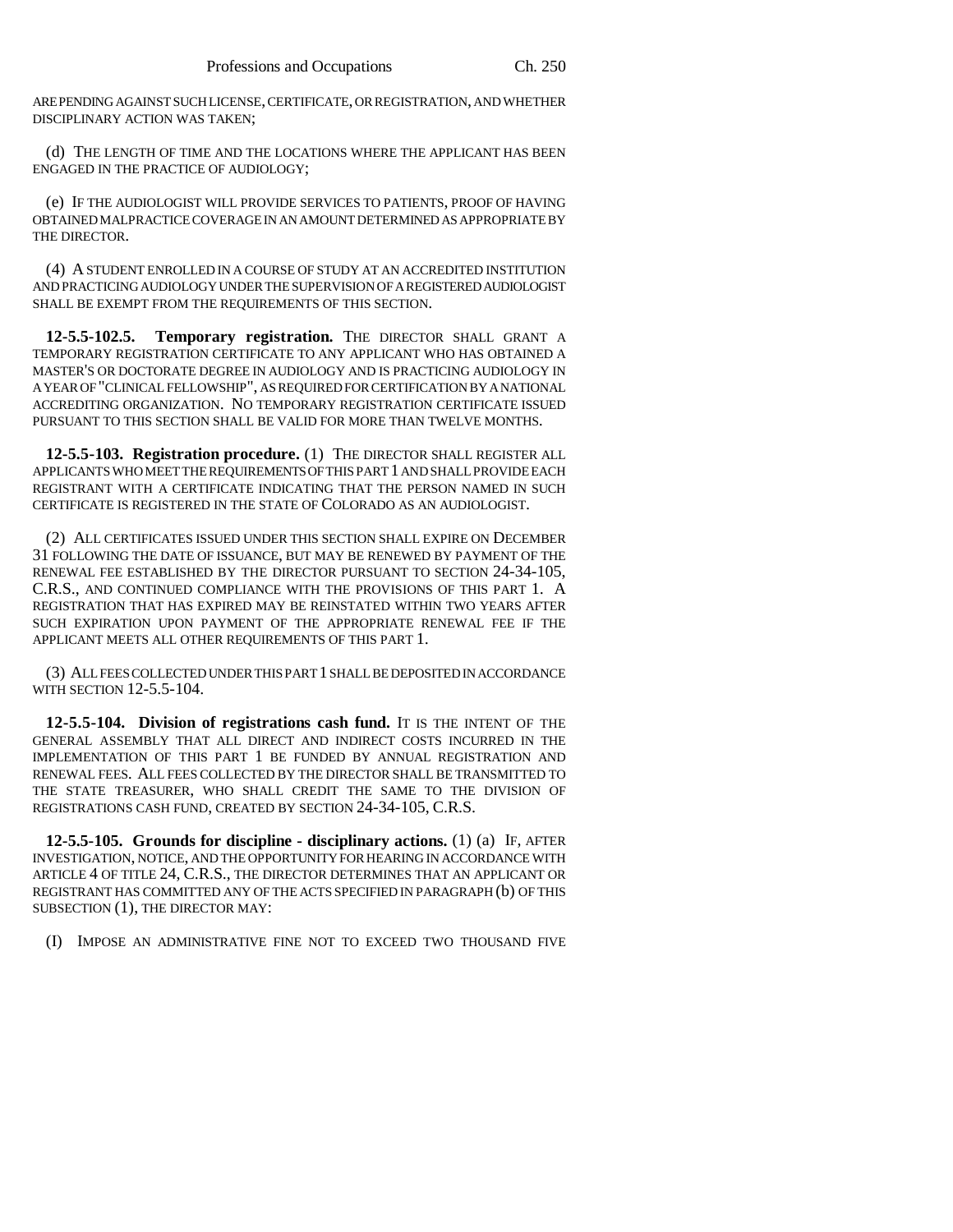HUNDRED DOLLARS FOR EACH SEPARATE OFFENSE;

(II) ISSUE A LETTER OF ADMONITION;

(III) PLACE A REGISTRANT ON PROBATION, WHICH SHALL ENTAIL CLOSE SUPERVISION ON SUCH TERMS AND FOR SUCH TIME AS THE DIRECTOR DEEMS APPROPRIATE; OR

(IV) DENY, REFUSE TO RENEW, REVOKE, OR SUSPEND THE REGISTRATION OF AN APPLICANT OR REGISTRANT.

(b) THE FOLLOWING ACTS SHALL CONSTITUTE GROUNDS FOR DISCIPLINE:

(I) USING FALSE OR MISLEADING ADVERTISING OR MAKING A FALSE OR MISLEADING STATEMENT OR OMISSION IN AN APPLICATION FOR REGISTRATION;

(II) CONVICTION OR ACCEPTANCE OF A PLEA OF GUILTY OR NOLO CONTENDERE OR RECEIPT OF A DEFERRED SENTENCE IN ANY COURT TO A CRIME INVOLVING FRAUD, DECEPTION, FALSE PRETENSE, THEFT, MISREPRESENTATION, FALSE ADVERTISING, OR DISHONEST DEALING;

(III) FAILING TO COMPLY WITH A STIPULATION OR AGREEMENT MADE WITH THE DIRECTOR OR A FINAL AGENCY ORDER;

(IV) VIOLATION OF ANY PROVISION OF THIS PART 1, INCLUDING FAILURE TO COMPLY WITH THE REGISTRATION REQUIREMENTS OF SECTION 12-5.5-102, OR VIOLATION OF ANY RULE PROMULGATED BY THE DIRECTOR UNDER THIS PART 1;

(V) VIOLATING THE "COLORADO CONSUMER PROTECTION ACT", ARTICLE 1 OF TITLE  $6, C.R.S.$ ;

(VI) EMPLOYING A SALES AGENT OR EMPLOYEE WHO VIOLATES ANY PROVISION OF THIS PART 1;

(VII) FAILING TO NOTIFY THE DIRECTOR OF A CHANGE IN THE INFORMATION FILED PURSUANT TO SECTION 12-5.5-102;

(VIII) CAUSING PHYSICAL HARM TO A CUSTOMER;

(IX) FAILING TO PRACTICE ACCORDING TO COMMONLY ACCEPTED PROFESSIONAL STANDARDS.

(2) ANY DISCIPLINARY ACTION TAKEN WITH RESPECT TO AN AUDIOLOGIST BY ANOTHER STATE OR LOCAL JURISDICTION OR THE FEDERAL GOVERNMENT SHALL BE DEEMED PRIMA FACIE EVIDENCE OF GROUNDS FOR DISCIPLINARY ACTION, INCLUDING DENIAL OF REGISTRATION UNDER THIS PART 1; EXCEPT THAT THIS SUBSECTION (2) SHALL APPLY ONLY TO DISCIPLINARY ACTIONS THAT ARE SUBSTANTIALLY SIMILAR TO THOSE SET OUT AS GROUNDS FOR DISCIPLINARY ACTION UNDER THIS PART 1.

(3) WHEN A COMPLAINT OR INVESTIGATION DISCLOSES AN INSTANCE OF MISCONDUCT THAT IN THE OPINION OF THE DIRECTOR DOES NOT WARRANT FORMAL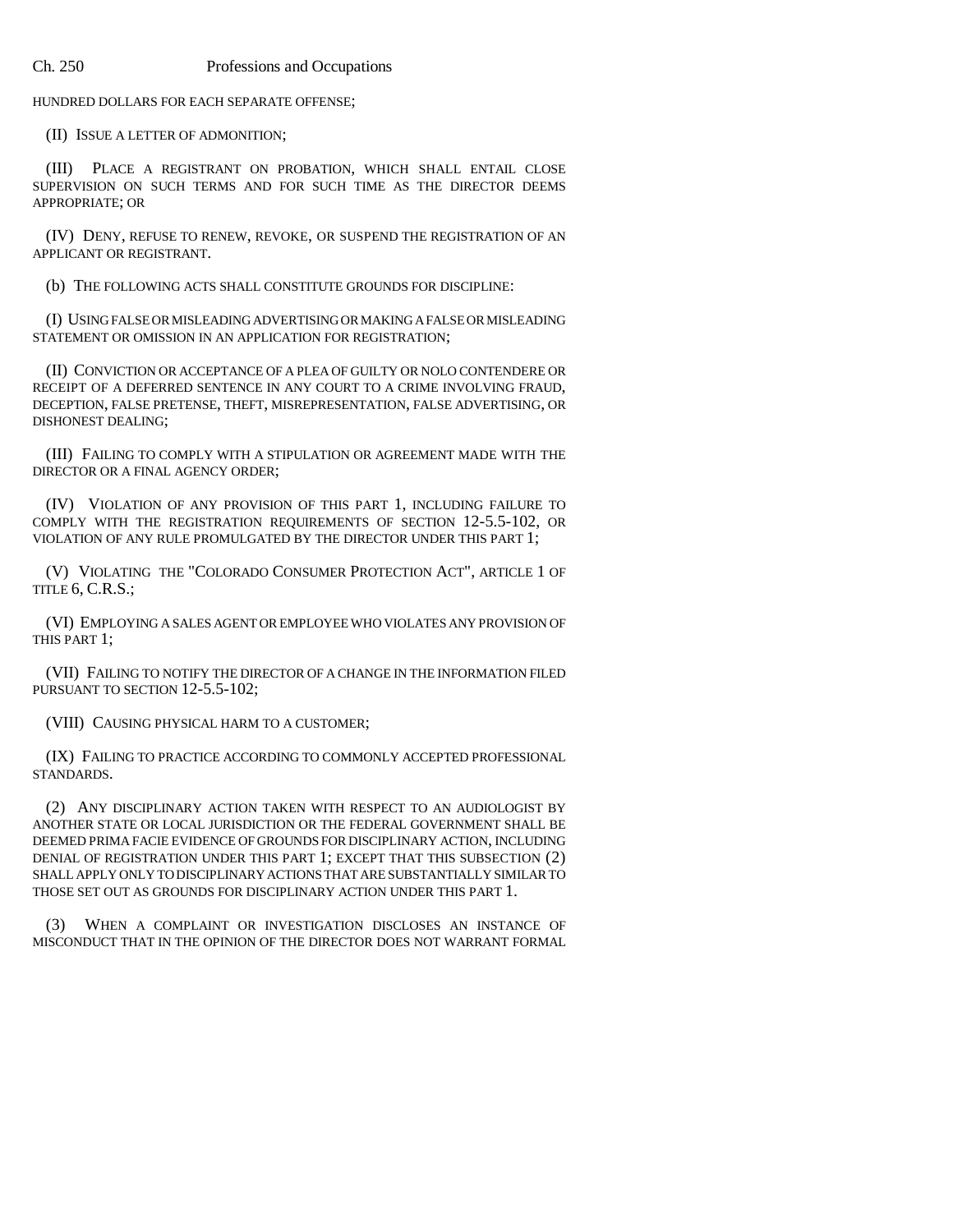Professions and Occupations Ch. 250

ACTION BUT SHOULD NOT BE DISMISSED AS BEING WITHOUT MERIT, THE DIRECTOR MAY SEND A LETTER OF ADMONITION BY CERTIFIED MAIL, RETURN RECEIPT REQUESTED, TO THE REGISTRANT WHO IS THE SUBJECT OF THE COMPLAINT OR INVESTIGATION AND A COPY THEREOF TO ANY PERSON MAKING SUCH COMPLAINT. SUCH LETTER SHALL ADVISE THE REGISTRANT OF HIS OR HER RIGHT TO REQUEST IN WRITING, WITHIN TWENTY DAYS AFTER PROVEN RECEIPT, THAT FORMAL DISCIPLINARY PROCEEDINGS BE INITIATED TO ADJUDICATE THE PROPRIETY OF THE CONDUCT UPON WHICH THE LETTER OF ADMONITION IS BASED. IF SUCH REQUEST IS TIMELY MADE, THE LETTER OF ADMONITION SHALL BE DEEMED VACATED AND THE MATTER SHALL BE PROCESSED BY MEANS OF FORMAL DISCIPLINARY PROCEEDINGS.

(4) ALL ADMINISTRATIVE FINES COLLECTED PURSUANT TO THIS SECTION SHALL BE TRANSMITTED TO THE STATE TREASURER, WHO SHALL CREDIT THEM TO THE GENERAL FUND.

**12-5.5-106. Director - powers - duties.** (1) THE DIRECTOR MAY MAKE SUCH INVESTIGATIONS AND INSPECTIONS AS ARE NECESSARY TO DETERMINE WHETHER AN APPLICANT HAS VIOLATED THIS PART 1 OR ANY RULE ADOPTED BY THE DIRECTOR.

(2) THE DIRECTOR MAY APPLY TO A COURT OF COMPETENT JURISDICTION FOR AN ORDER ENJOINING ANY ACT OR PRACTICE WHICH CONSTITUTES A VIOLATION OF THIS PART 1, AND, UPON A SHOWING THAT A PERSON IS ENGAGING IN OR INTENDS TO ENGAGE IN ANY SUCH ACT OR PRACTICE, AN INJUNCTION, RESTRAINING ORDER, OR OTHER APPROPRIATE ORDER SHALL BE GRANTED BY THE COURT REGARDLESS OF THE EXISTENCE OF ANOTHER REMEDY. ALL PROCEEDINGS RELATED TO SUCH INJUNCTION OR RESTRAINING ORDER SHALL BE GOVERNED BY THE COLORADO RULES OF CIVIL PROCEDURE.

(3) THE DIRECTOR OR THE ADMINISTRATIVE LAW JUDGE APPOINTED FOR A HEARING UNDER THIS PART 1 MAY ISSUE A SUBPOENA COMPELLING THE ATTENDANCE AND TESTIMONY OF WITNESSES AND THE PRODUCTION OF BOOKS, PAPERS, OR RECORDS. THE DIRECTOR MAY ALSO ISSUE A SUBPOENA COMPELLING THE TESTIMONY OF WITNESSES AND THE PRODUCTION OF BOOKS, PAPERS, OR RECORDS FOR INVESTIGATION PURPOSES. ANY SUCH SUBPOENA SHALL BE SERVED IN THE SAME MANNER AS SUBPOENAS ISSUED BY DISTRICT COURTS.

(4) THE DIRECTOR SHALL DETERMINE THE AMOUNT OF MALPRACTICE COVERAGE THAT MUST BE OBTAINED BY AN AUDIOLOGIST WHO PROVIDES SERVICES TO PATIENTS.

(5) THE DIRECTOR SHALL ADOPT ALL RULES NECESSARY FOR THE ENFORCEMENT AND ADMINISTRATION OF THIS PART 1, INCLUDING, BUT NOT LIMITED TO, A REQUIREMENT THAT REGISTRANTS MAINTAIN FOR AT LEAST SEVEN YEARS RECORDS IDENTIFYING CUSTOMERS BY NAME, THE GOODS OR SERVICES PROVIDED TO EACH CUSTOMER, AND THE DATE AND PRICE OF EACH TRANSACTION.

## PART 2 HEARING AID DEALERS

**12-5.5-201. Definitions.** AS USED IN THIS PART 2, UNLESS THE CONTEXT OTHERWISE REQUIRES: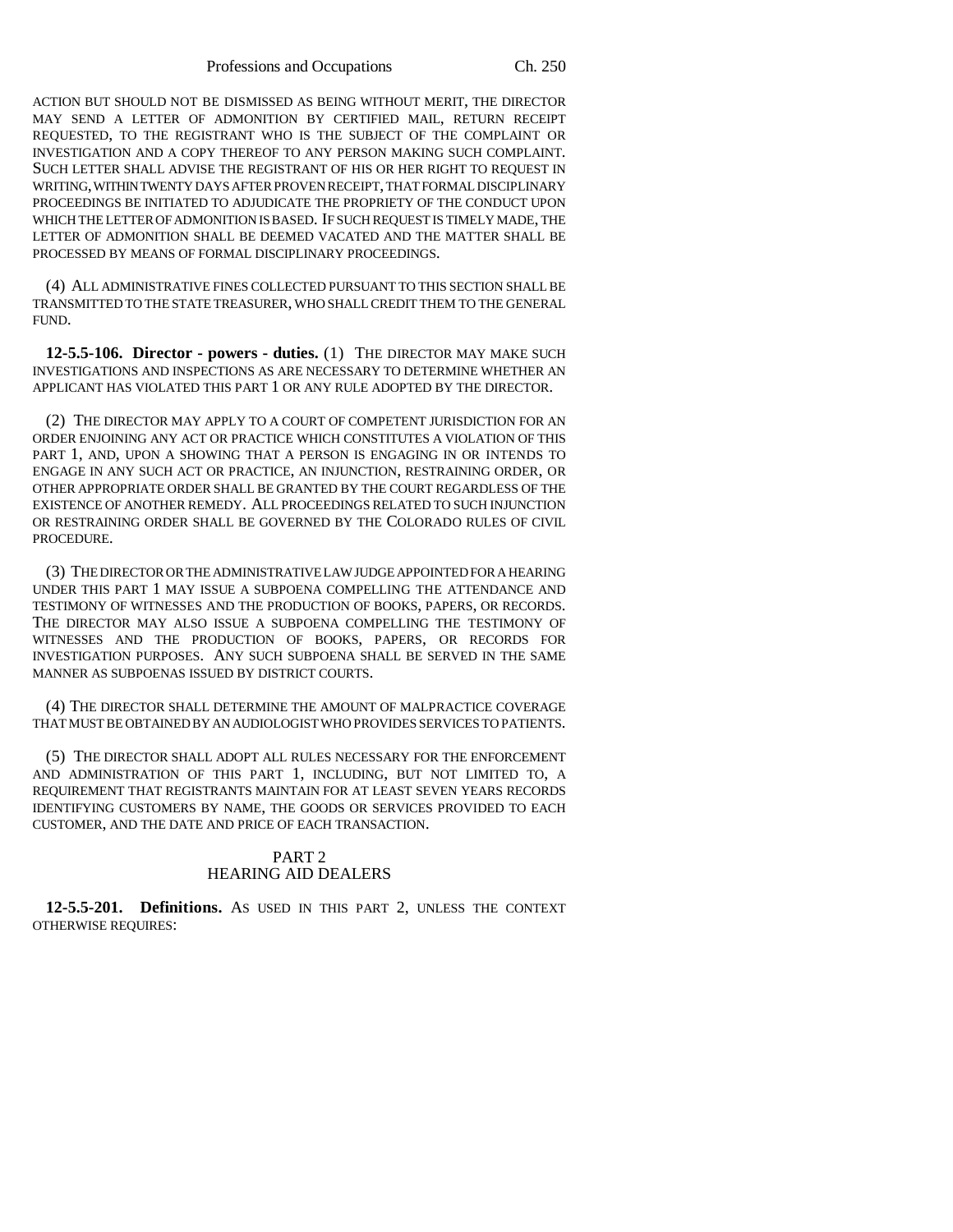(1) "DIRECTOR" MEANS THE DIRECTOR OF REGISTRATIONS.

(2) "DIVISION" MEANS THE DIVISION OF REGISTRATIONS IN THE DEPARTMENT OF REGULATORY AGENCIES.

(3) "HEARING AID DEALER" MEANS A PERSON ENGAGED IN THE PRACTICE OF DISPENSING, FITTING, OR DEALING IN HEARING AIDS, WHO HAS PASSED AN EXAMINATION CONDUCTED UNDER THE AUSPICES OF THE NATIONAL BOARD FOR CERTIFICATION IN HEARING INSTRUMENT SCIENCES, OR AN EQUIVALENT EXAMINATION AS DETERMINED BY THE DIRECTOR; EXCEPT THAT A HEARING AID DEALER WHO IS ENGAGED IN THE PRACTICE OF AUDIOLOGY ON OR BEFORE JULY 1, 1995, SHALL DEMONSTRATE, NOT LATER THAN JULY 1, 1997, THAT HE OR SHE HAS PASSED SUCH AN EXAMINATION.

(4) "REGISTRANT" MEANS A HEARING AID DEALER WHO HOLDS A CURRENT CERTIFICATE OF REGISTRATION FROM THE DIVISION OF REGISTRATIONS PURSUANT TO THIS PART 2.

**12-5.5-202. Registration required - application - bond.** (1) A HEARING AID DEALER SHALL REGISTER PURSUANT TO THIS PART 2 BEFORE SELLING OR NEGOTIATING TO SELL, DIRECTLY OR INDIRECTLY, ANY HEARING DEVICE FOR THE HEARING IMPAIRED, UNLESS SUCH DEALER HOLDS A CURRENT REGISTRATION PURSUANT TO PART 1 OF THIS ARTICLE. UPON REGISTERING, THE HEARING AID DEALER SHALL BE GIVEN A CERTIFICATE OF REGISTRATION BEARING A UNIQUE REGISTRATION NUMBER. THE HEARING AID DEALER SHALL INCLUDE THE REGISTRATION NUMBER ON ALL WRITTEN CONTRACTS AND RECEIPTS, AS REQUIRED PURSUANT TO SECTION 6-1-105.5 (2) (a), C.R.S. A HEARING AID DEALER WHO IS ALSO AN AUDIOLOGIST AND IS REGISTERED ONLY UNDER PART 1 OF THIS ARTICLE SHALL INCLUDE THE REGISTRATION NUMBER ISSUED PURSUANT TO SUCH PART 1 ON ALL WRITTEN CONTRACTS AND RECEIPTS.

(2) (a) A HEARING AID DEALER DESIRING TO REGISTER PURSUANT TO THIS SECTION SHALL SUBMIT TO THE DIRECTOR AN APPLICATION CONTAINING THE INFORMATION DESCRIBED IN THIS SUBSECTION (2), AND SHALL PAY A FEE TO BE DETERMINED AND COLLECTED PURSUANT TO SECTION 24-34-105,C.R.S. THE DIRECTOR MAY DENY AN APPLICATION FOR REGISTRATION IF THE REQUIRED INFORMATION IS NOT SUBMITTED. IF AN APPLICANT OR REGISTRANT DOES NOT NOTIFY THE DIRECTOR OF A CHANGE IN THE SUBMITTED INFORMATION WITHIN THIRTY DAYS AFTER SUCH CHANGE, SUCH FAILURE SHALL BE CAUSE FOR DISCIPLINARY ACTION.

(b) THE FOLLOWING INFORMATION SHALL BE INCLUDED IN EVERY APPLICATION FOR REGISTRATION UNDER THIS SECTION:

(I) THE NAME, BUSINESS ADDRESS, AND BUSINESS TELEPHONE NUMBER OF THE HEARING AID DEALER;

(II) THE LOCATION OF EACH OFFICE FROM WHICH SALES OF HEARING DEVICES FOR THE HEARING IMPAIRED ARE INTENDED TO BE MADE;

(III) PROOF OF HAVING OBTAINED A SURETY BOND OR AN ALTERNATIVE, AS AUTHORIZED IN SECTION 11-35-101, C.R.S., IN AN AMOUNT NOT TO EXCEED FIVE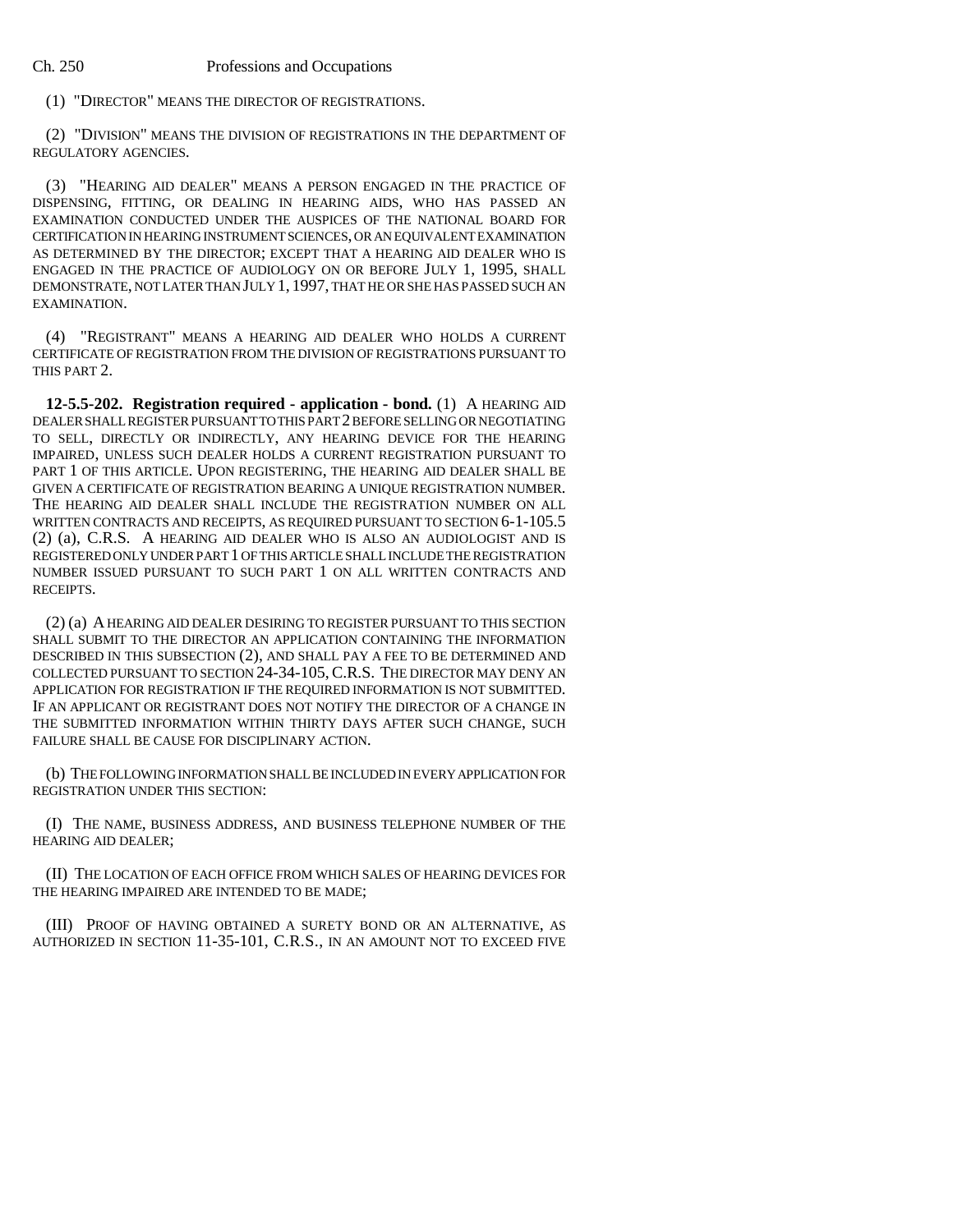#### THOUSAND DOLLARS;

(IV) A STATEMENT INDICATING WHETHER ANY HEARING AID DEALER LICENSE, CERTIFICATE, OR REGISTRATION WAS ISSUED TO THE HEARING AID DEALER BY A LOCAL, STATE, OR NATIONAL HEALTH CARE AGENCY, WHETHER ANY SUCH LICENSE, CERTIFICATE, OR REGISTRATION WAS SUSPENDED OR REVOKED, WHETHER CHARGES OR COMPLAINTS ARE PENDING AGAINST SUCH LICENSE, CERTIFICATE, OR REGISTRATION, AND WHETHER DISCIPLINARY ACTION WAS TAKEN.

**12-5.5-203. Registration procedure.** (1) THE DIRECTOR SHALL REGISTER ALL APPLICANTS WHO MEET THE REQUIREMENTS OF THIS PART 2 AND SHALL PROVIDE EACH REGISTRANT WITH A CERTIFICATE INDICATING THAT THE PERSON NAMED IN SUCH CERTIFICATE IS REGISTERED IN THE STATE OF COLORADO AS A HEARING AID DEALER.

(2) ALL CERTIFICATES ISSUED UNDER THIS SECTION SHALL EXPIRE ON DECEMBER 31 FOLLOWING THE DATE OF ISSUANCE, BUT MAY BE RENEWED BY PAYMENT OF A RENEWAL FEE ESTABLISHED BY THE DIRECTOR PURSUANT TO SECTION 24-34-105, C.R.S., AND CONTINUED COMPLIANCE WITH THE PROVISIONS OF THIS PART 2. A REGISTRATION THAT HAS EXPIRED MAY BE REINSTATED WITHIN TWO YEARS AFTER SUCH EXPIRATION UPON PAYMENT OF THE APPROPRIATE RENEWAL FEE IF THE APPLICANT MEETS ALL OTHER REQUIREMENTS OF THIS PART 2.

(3) THE DIRECTOR SHALL ISSUE OR DENY A CERTIFICATE OF REGISTRATION WITHIN SIXTY DAYS AFTER THE DATE OF RECEIPT OF THE APPLICATION.

(4) ALL FEES COLLECTED UNDER THIS PART 2 SHALL BE DEPOSITED IN ACCORDANCE WITH SECTION 12-5.5-204.

**12-5.5-204. Division of registrations cash fund.** IT IS THE INTENT OF THE GENERAL ASSEMBLY THAT ALL DIRECT AND INDIRECT COSTS INCURRED IN THE IMPLEMENTATION OF THIS PART 2 BE FUNDED BY ANNUAL REGISTRATION AND RENEWAL FEES. ALL FEES COLLECTED BY THE DIRECTOR SHALL BE TRANSMITTED TO THE STATE TREASURER, WHO SHALL CREDIT THE SAME TO THE DIVISION OF REGISTRATIONS CASH FUND, CREATED BY SECTION 24-34-105, C.R.S.

**12-5.5-205. Grounds for discipline - disciplinary action.** (1) (a) IF, AFTER INVESTIGATION, NOTICE, AND THE OPPORTUNITY FOR HEARING IN ACCORDANCE WITH ARTICLE 4 OF TITLE 24, C.R.S., THE DIRECTOR DETERMINES THAT AN APPLICANT OR REGISTRANT HAS COMMITTED ANY OF THE ACTS SPECIFIED IN PARAGRAPH (b) OF THIS SUBSECTION (1), THE DIRECTOR MAY:

(I) IMPOSE AN ADMINISTRATIVE FINE NOT TO EXCEED TWO THOUSAND FIVE HUNDRED DOLLARS FOR EACH SEPARATE OFFENSE;

(II) ISSUE A LETTER OF ADMONITION;

(III) PLACE A REGISTRANT ON PROBATION, WHICH SHALL ENTAIL CLOSE SUPERVISION ON SUCH TERMS AND FOR SUCH TIME AS THE DIRECTOR DEEMS APPROPRIATE; OR

(IV) DENY, REFUSE TO RENEW, REVOKE, OR SUSPEND THE REGISTRATION OF AN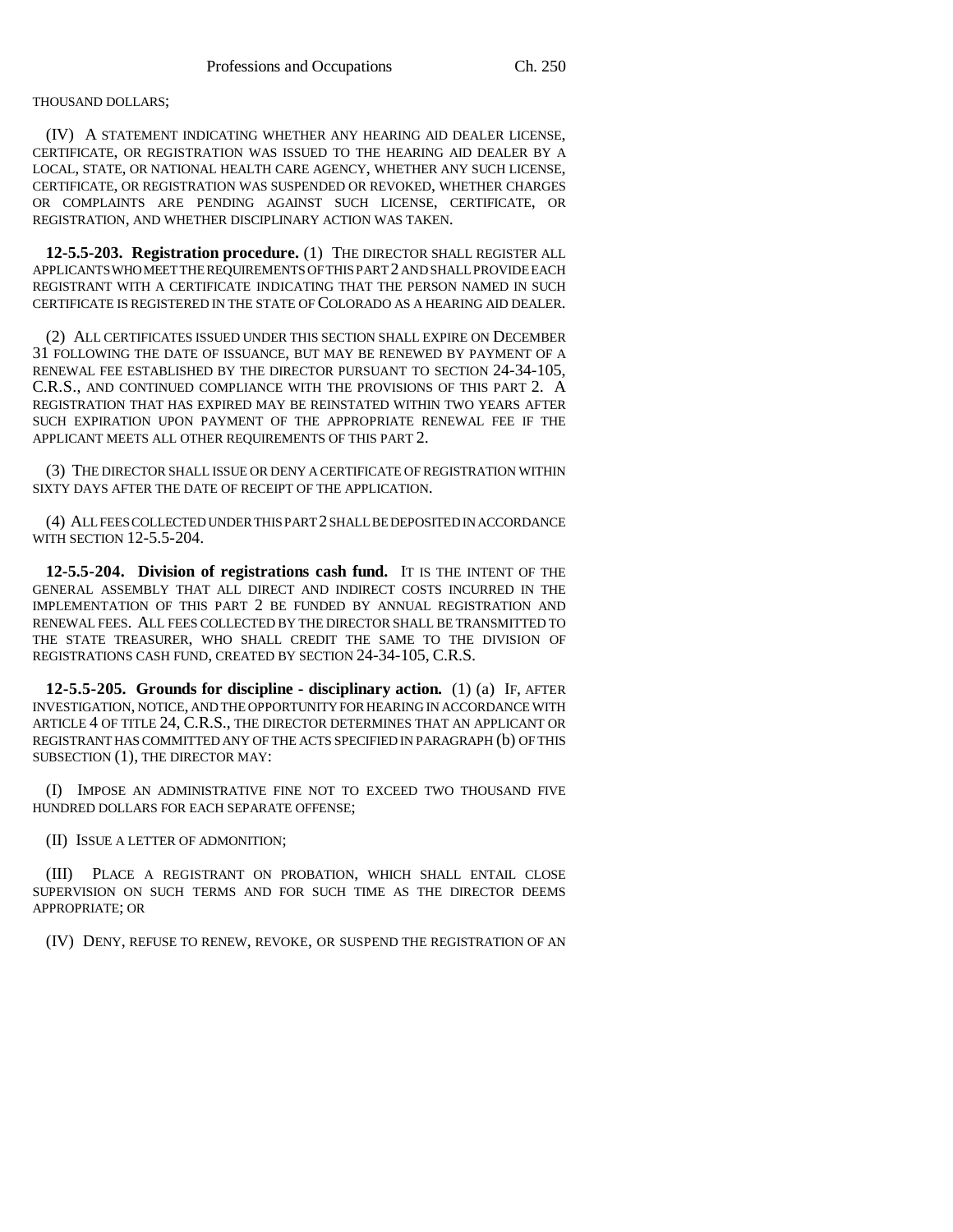APPLICANT OR REGISTRANT.

(b) THE FOLLOWING ACTS SHALL CONSTITUTE GROUNDS FOR DISCIPLINE:

(I) MISREPRESENTING OR CONCEALING A MATERIAL FACT FROM A PURCHASER OF A HEARING DEVICE FOR THE HEARING IMPAIRED;

(II) EMPLOYING A DEVICE, SCHEME, OR ARTIFICE WITH THE INTENT TO DEFRAUD A PURCHASER OF A HEARING DEVICE FOR THE HEARING IMPAIRED;

(III) DISPOSING OF, CONCEALING, DIVERTING, CONVERTING, OR OTHERWISE FAILING TO ACCOUNT FOR ANY FUNDS OR ASSETS OF A PURCHASER OF A HEARING DEVICE FOR THE HEARING IMPAIRED THAT IS UNDER THE CONTROL OF SUCH PERSON;

(IV) VIOLATING THE "COLORADO CONSUMER PROTECTION ACT", ARTICLE 1 OF TITLE 6, C.R.S.;

(V) REFUSING TO HONOR A BUYER'S REQUEST TO CANCEL A CONTRACT FOR THE PURCHASE OF A HEARING DEVICE FOR THE HEARING IMPAIRED, IF SUCH REQUEST WAS MADE DURING THE RESCISSION PERIOD SET FORTH IN SECTION 6-1-105.5 (2) (e), C.R.S.;

(VI) FAILING TO NOTIFY THE DIRECTOR OF ANY CHANGE IN THE INFORMATION FILED PURSUANT TO SECTION 12-5.5-202;

(VII) CONVICTION OR ACCEPTANCE OF A PLEA OF GUILTY OR NOLO CONTENDERE OR RECEIPT OF A DEFERRED SENTENCE IN ANY COURT TO A CRIME INVOLVING FRAUD, DECEPTION, FALSE PRETENSE, THEFT, MISREPRESENTATION, FALSE ADVERTISING, OR DISHONEST DEALING;

(VIII) FAILING TO COMPLY WITH A STIPULATION OR AGREEMENT MADE WITH THE DIRECTOR OR A FINAL AGENCY ORDER;

(IX) CAUSING PHYSICAL HARM TO A CUSTOMER;

(X) FAILING TO PRACTICE ACCORDING TO COMMONLY ACCEPTED PROFESSIONAL STANDARDS.

(2) ANY DISCIPLINARY ACTION TAKEN WITH RESPECT TO A HEARING AID DEALER BY ANOTHER STATE OR LOCAL JURISDICTION OR THE FEDERAL GOVERNMENT SHALL BE DEEMED PRIMA FACIE EVIDENCE OF GROUNDS FOR DISCIPLINARY ACTION, INCLUDING DENIAL OF REGISTRATION UNDER THIS PART 2; EXCEPT THAT THIS SUBSECTION (2) SHALL APPLY ONLY TO DISCIPLINARY ACTIONS THAT ARE SUBSTANTIALLY SIMILAR TO THOSE SET OUT AS GROUNDS FOR DISCIPLINARY ACTION UNDER THIS PART 2.

(3) WHEN A COMPLAINT OR INVESTIGATION DISCLOSES AN INSTANCE OF MISCONDUCT THAT IN THE OPINION OF THE DIRECTOR DOES NOT WARRANT FORMAL ACTION BUT SHOULD NOT BE DISMISSED AS BEING WITHOUT MERIT, THE DIRECTOR MAY SEND A LETTER OF ADMONITION BY CERTIFIED MAIL, RETURN RECEIPT REQUESTED, TO THE REGISTRANT WHO IS THE SUBJECT OF THE COMPLAINT OR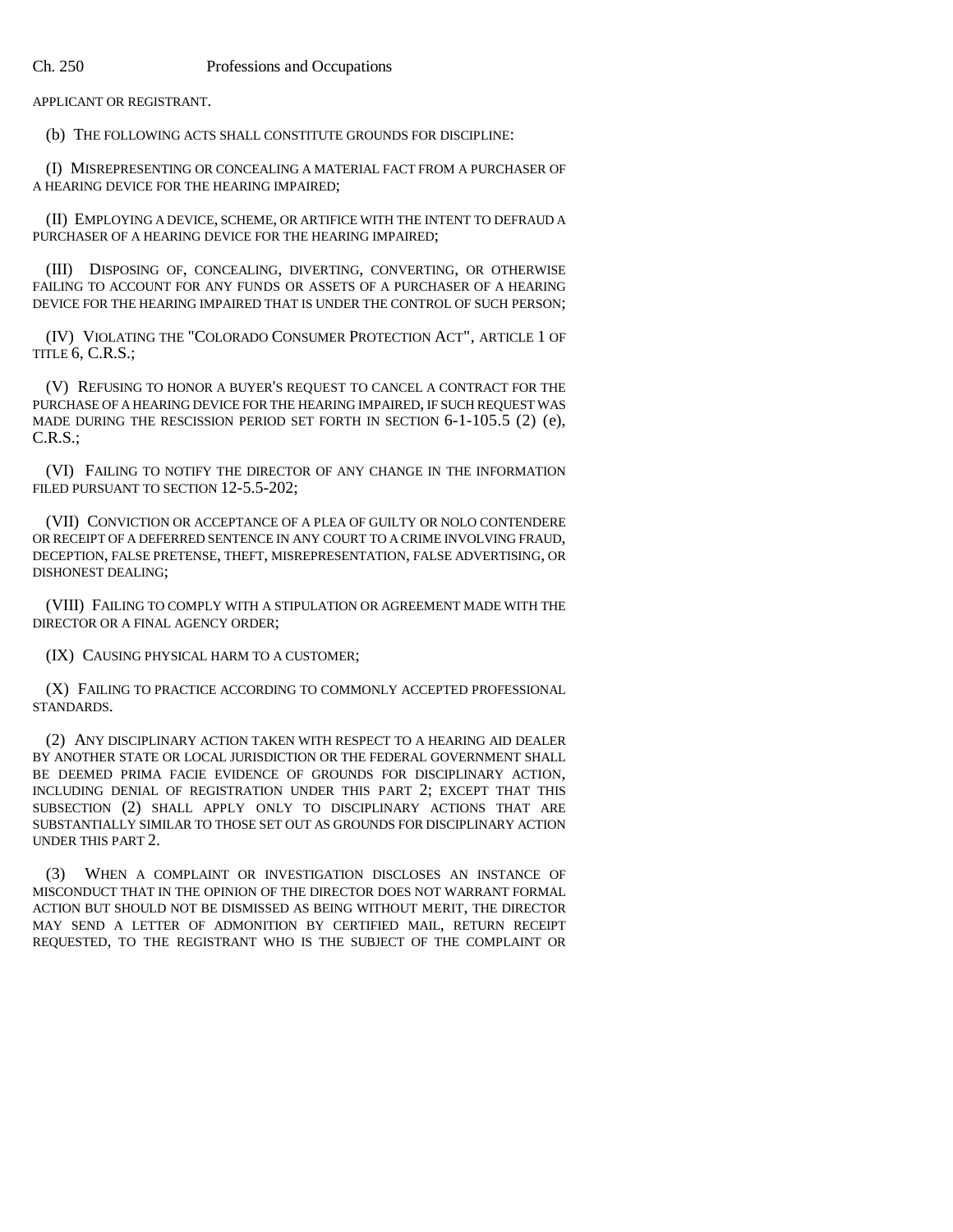INVESTIGATION AND A COPY THEREOF TO ANY PERSON MAKING SUCH COMPLAINT. SUCH LETTER SHALL ADVISE THE REGISTRANT OF HIS OR HER RIGHT TO REQUEST IN WRITING, WITHIN TWENTY DAYS AFTER PROVEN RECEIPT, THAT FORMAL DISCIPLINARY PROCEEDINGS BE INITIATED TO ADJUDICATE THE PROPRIETY OF THE CONDUCT UPON WHICH THE LETTER OF ADMONITION IS BASED. IF SUCH REQUEST IS TIMELY MADE, THE LETTER OF ADMONITION SHALL BE DEEMED VACATED AND THE MATTER SHALL BE PROCESSED BY MEANS OF FORMAL DISCIPLINARY PROCEEDINGS.

(4) ALL ADMINISTRATIVE FINES COLLECTED PURSUANT TO THIS SECTION SHALL BE TRANSMITTED TO THE STATE TREASURER, WHO SHALL CREDIT THEM TO THE GENERAL FUND.

**12-5.5-206. Director - powers - duties.** (1) THE DIRECTOR MAY MAKE SUCH INVESTIGATIONS AND INSPECTIONS AS ARE NECESSARY TO DETERMINE WHETHER AN APPLICANT HAS VIOLATED THIS PART 2 OR ANY RULE PROMULGATED BY THE DIRECTOR.

(2) THE DIRECTOR MAY APPLY TO A COURT OF COMPETENT JURISDICTION FOR AN ORDER ENJOINING ANY ACT OR PRACTICE WHICH CONSTITUTES A VIOLATION OF THIS PART 2, AND, UPON A SHOWING THAT A PERSON IS ENGAGING IN OR INTENDS TO ENGAGE IN ANY SUCH ACT OR PRACTICE, AN INJUNCTION, RESTRAINING ORDER, OR OTHER APPROPRIATE ORDER SHALL BE GRANTED BY THE COURT REGARDLESS OF THE EXISTENCE OF ANOTHER REMEDY. ALL PROCEEDINGS RELATED TO SUCH INJUNCTION OR RESTRAINING ORDER SHALL BE GOVERNED BY THE COLORADO RULES OF CIVIL PROCEDURE.

(3) THE DIRECTOR OR THE ADMINISTRATIVE LAW JUDGE APPOINTED FOR A HEARING UNDER THIS PART 2 MAY ISSUE A SUBPOENA COMPELLING THE ATTENDANCE AND TESTIMONY OF WITNESSES AND THE PRODUCTION OF BOOKS, PAPERS, OR RECORDS. THE DIRECTOR MAY ALSO ISSUE A SUBPOENA COMPELLING THE TESTIMONY OF WITNESSES AND THE PRODUCTION OF BOOKS, PAPERS, OR RECORDS FOR INVESTIGATION PURPOSES. ANY SUCH SUBPOENA SHALL BE SERVED IN THE SAME MANNER AS SUBPOENAS ISSUED BY DISTRICT COURTS.

(4) THE DIRECTOR SHALL ADOPT ALL RULES NECESSARY FOR THE ENFORCEMENT OR ADMINISTRATION OF THIS PART 2, INCLUDING, BUT NOT LIMITED TO, RULES THAT REQUIRE:

(a) WRITTEN DISCLOSURES TO PURCHASERS, AS MAY BE NEEDED TO PROTECT SUCH PURCHASERS; AND

(b) THAT REGISTRANTS MAINTAIN FOR AT LEAST SEVEN YEARS RECORDS IDENTIFYING CUSTOMERS BY NAME, THE GOODS OR SERVICES PROVIDED TO EACH CUSTOMER, AND THE DATE AND PRICE OF EACH TRANSACTION.

(5) THE DIRECTOR MAY REQUIRE HEARING AID DEALERS TO MAKE DISCLOSURES TO PURCHASERS IN THEIR WRITTEN CONTRACTS OF SALE OR IN SEPARATE WRITTEN DOCUMENTS IF THE DIRECTOR FINDS THAT SUCH DISCLOSURES ARE NECESSARY FOR THE PROTECTION OF PURCHASERS.

**12-5.5-207. Repeal of article.** (1) THIS ARTICLE IS REPEALED, EFFECTIVE JULY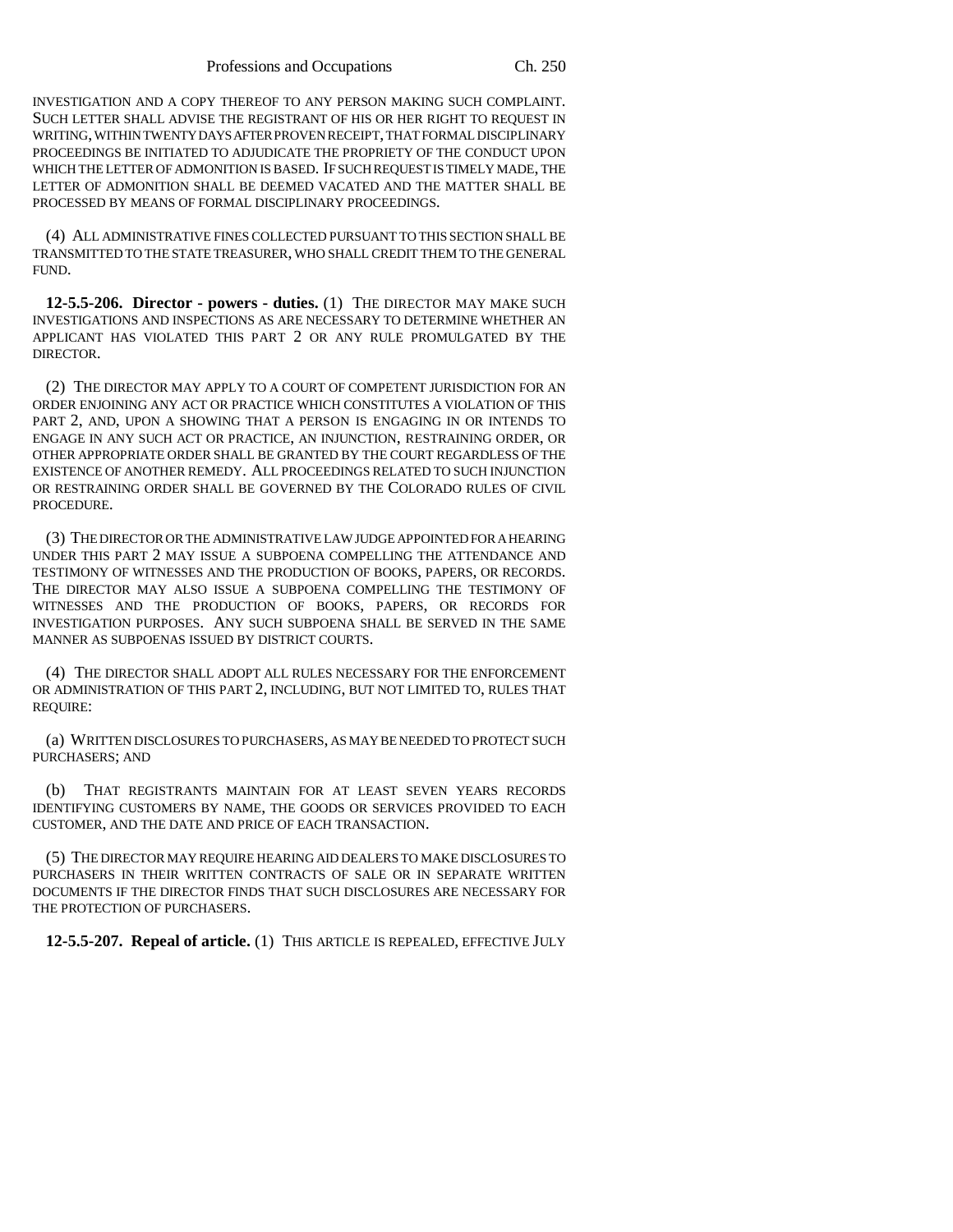1, 2000.

(2) PRIOR TO SUCH REPEAL, THE REGISTRATION FUNCTIONS OF THE DIRECTOR SHALL BE REVIEWED AS PROVIDED IN SECTION 24-34-104, C.R.S.

**SECTION 2.** The introductory portion to 6-1-105.5 (2) and 6-1-105.5 (2) (e), Colorado Revised Statutes, 1992 Repl. Vol., as amended, are amended, and the said 6-1-105.5 is further amended BY THE ADDITION OF A NEW SUBSECTION, to read:

**6-1-105.5. Hearing aid dealers - deceptive trade practices.** (2) In addition to any other deceptive trade practices under section 6-1-105, a hearing aid dealer OR, WITH RESPECT TO ONLY PARAGRAPH (a) OF THIS SUBSECTION (2), AN AUDIOLOGIST engages in a deceptive trade practice when such dealer:

(e) Fails to provide a thirty-day rescission period with the following terms:

(I) The buyer shall have the right to cancel the purchase for any reason before the expiration of the trial RESCISSION period by giving or mailing written notice of cancellation to the seller. THE THIRTY-DAY RESCISSION PERIOD SHALL BE TOLLED FOR ANY PERIOD DURING WHICH A HEARING AID DEALER TAKES POSSESSION OR CONTROL OF A HEARING AID AFTER ITS ORIGINAL DELIVERY.

(II) The buyer, upon cancellation, is entitled to receive a full refund of any payment made for the hearing aid within thirty days of return of the hearing aid to the seller; except that, if the hearing aid is returned for any reason other than a defect in such hearing aid, the seller may retain an itemized amount to cover the minimum costs of materials used by the dealer and a manufacturer's return fee, but such amount may not be greater than five percent of the total charge for the hearing aid.

(III) (A) The seller shall provide a written receipt or contract to the buyer which includes, in immediate proximity to the space reserved for the signature of the buyer, the following specific statement in all capital letters of no less than ten-point bold-faced type:

**"THE BUYER HAS THE RIGHT TO CANCEL THIS PURCHASE FOR ANY REASON AT ANY TIME PRIOR TO 12 MIDNIGHT OF THE 30th CALENDAR DAY AFTER RECEIPT OF THE HEARING AID BY GIVING OR MAILING THE SELLER WRITTEN NOTICE OF CANCELLATION AND BY RETURNING THE HEARING AID. BY LAW, THE SELLER IS ALLOWED TO RETAIN AN ITEMIZED AMOUNT, NOT TO EXCEED FIVE PERCENT OF THE TOTAL CHARGE FOR THE HEARING AID, TO COVER THE COSTS OF A MANUFACTURER'S RETURN FEE AND THE MINIMUM COSTS OF MATERIALS USED BY THE DEALER, UNLESS THE HEARING AID IS RETURNED BECAUSE IT IS DEFECTIVE."**

(B) THE WRITTEN CONTRACT OR RECEIPT PROVIDED TO THE BUYER SHALL ALSO CONTAIN A STATEMENT, IN PRINT SIZE NO SMALLER THAN TEN-POINT TYPE, THAT THE SALE IS VOID AND UNENFORCEABLE IF THE HEARING AID BEING PURCHASED IS NOT DELIVERED TO THE CONSUMER WITHIN THIRTY DAYS AFTER THE DATE THE WRITTEN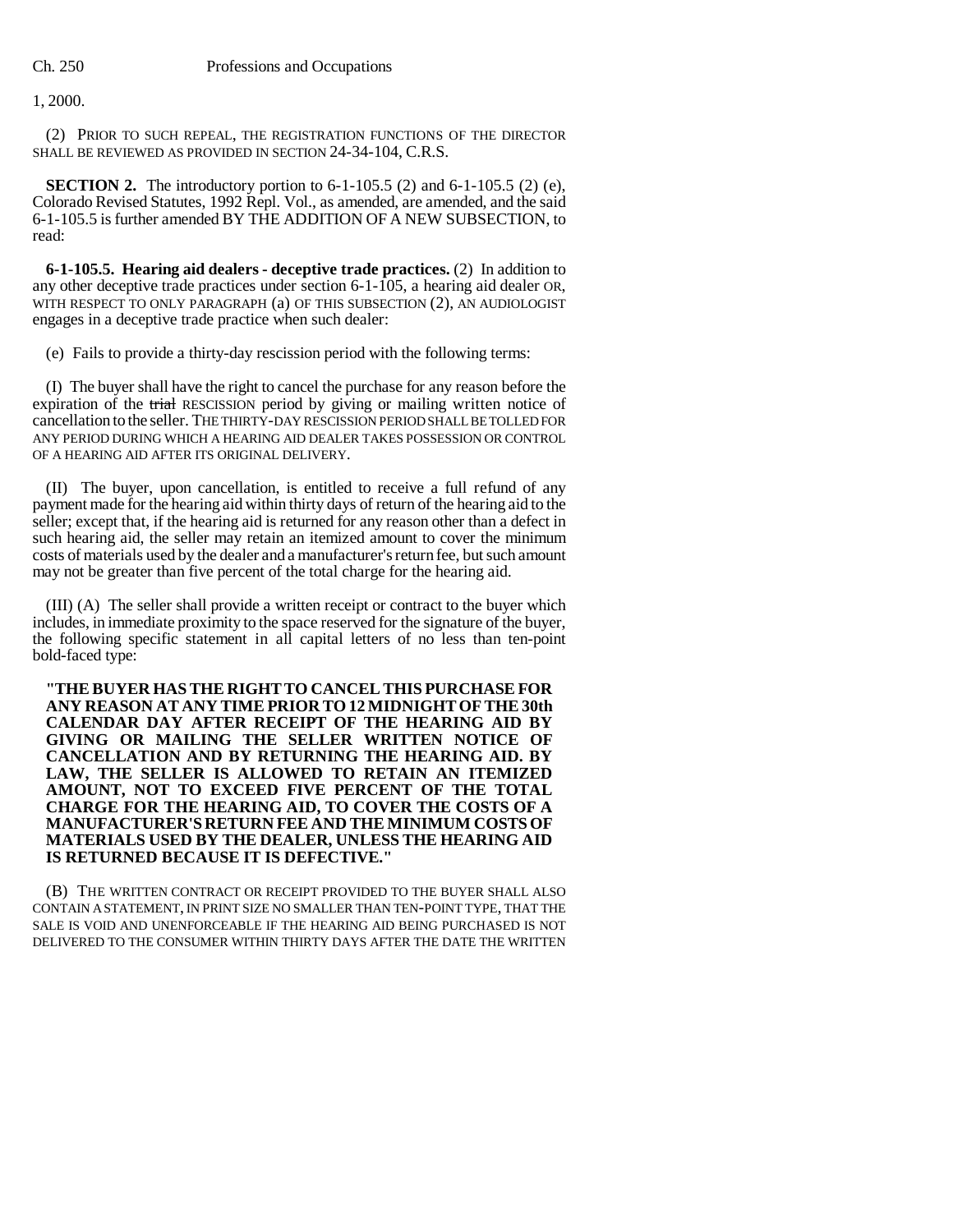CONTRACT IS SIGNED OR THE RECEIPT IS ISSUED, WHICHEVER OCCURS LATER. THE WRITTEN CONTRACT OR RECEIPT SHALL ALSO INCLUDE THE HEARING AID DEALER'S REGISTRATION NUMBER AND A STATEMENT THAT THE HEARING AID DEALER SHALL PROMPTLY REFUND ALL MONEYS PAID FOR THE PURCHASE OF A HEARING AID IF IT IS NOT DELIVERED TO THE CONSUMER WITHIN SUCH THIRTY-DAY PERIOD. SUCH STATEMENT IS NOT SUBJECT TO WAIVER BY THE BUYER.

(IV) A refund request form shall be attached to each receipt and shall contain the information in subparagraph (I) of paragraph (a) of this subsection (2) and the statement, in all capital letters of no less than ten-point bold-faced type: "Refund request - this form must be postmarked by (Date to be filled in). No refund will be given until the hearing aid or hearing aids are returned to the seller." A space for the buyer's address, telephone number, and signature must be provided. The buyer shall only be required to sign, list the buyer's current address and telephone number, and mail the refund request form to the seller. If the hearing aid is sold in the buyer's home, at the buyer's option, the seller shall be responsible for arranging the return of the hearing aid.

(3) FINES COLLECTED PURSUANT TO THIS PART 1 SHALL BE DISTRIBUTED IN THE FOLLOWING MANNER: FIFTY PERCENT SHALL BE DIVIDED BY THE COURT BETWEEN STATE AND LOCAL LAW ENFORCEMENT AGENCIES ASSISTING WITH THE PROSECUTION, INCLUDING BUT NOT LIMITED TO THE OFFICE OF THE ATTORNEY GENERAL AND THE DISTRICT ATTORNEY'S OFFICE, AND FIFTY PERCENT SHALL BE PAID TO THE STATE TREASURER, WHO SHALL CREDIT THE SAME TO THE GENERAL FUND.

**SECTION 3.** 11-35-101 (1), Colorado Revised Statutes, 1987 Repl. Vol., as amended, is amended to read:

**11-35-101. Alternatives to surety bonds permitted - requirements.** (1) The requirement of a surety bond as a condition to licensure or authority to conduct business or perform duties in this state provided in sections 10-2-408, 12-5.5-202 (2) (b), 12-6-111, 12-6-112, 12-6-112.2, 12-11-101 (1) (d), 12-11-104, 12-11-106, 12-14-124 (1), 12-20-103 (3), 12-20-106, 12-59-115 (1), 12-60-509 (2.5) (b), 33-4-101 (1), 33-12-104 (1), 35-33-403 (3), 35-55-104 (1), 37-91-107 (2) and (3), 38-29-119 (2), 38-39-102 (3) (b), 39-21-105 (4), 39-27-104 (2) (a), (2.5) (a), and (2.5) (b), 39-27-204 (4) (a), (4.5), and (6), 39-28-105 (1), 42-6-115 (2), and 42-7-301 (6), C.R.S., may be satisfied by a savings account or deposit in or a certificate of deposit issued by a state or national bank doing business in this state or by a savings account or deposit in or a certificate of deposit issued by a state or federal savings and loan association doing business in this state. Such savings account, deposit, or certificate of deposit shall be in the amount specified by statute, if any, and shall be assigned to the appropriate state agency for the use of the people of the state of Colorado. The aggregate liability of the bank or savings and loan association shall in no event exceed the amount of the deposit. For the purposes of the sections referred to in this section, "bond" includes the savings account, deposit, or certificate of deposit authorized by this section.

**SECTION 4.** 24-34-104 (29.1), Colorado Revised Statutes, 1988 Repl. Vol., as amended, is amended to read:

#### **24-34-104. General assembly review of regulatory agencies and functions for**